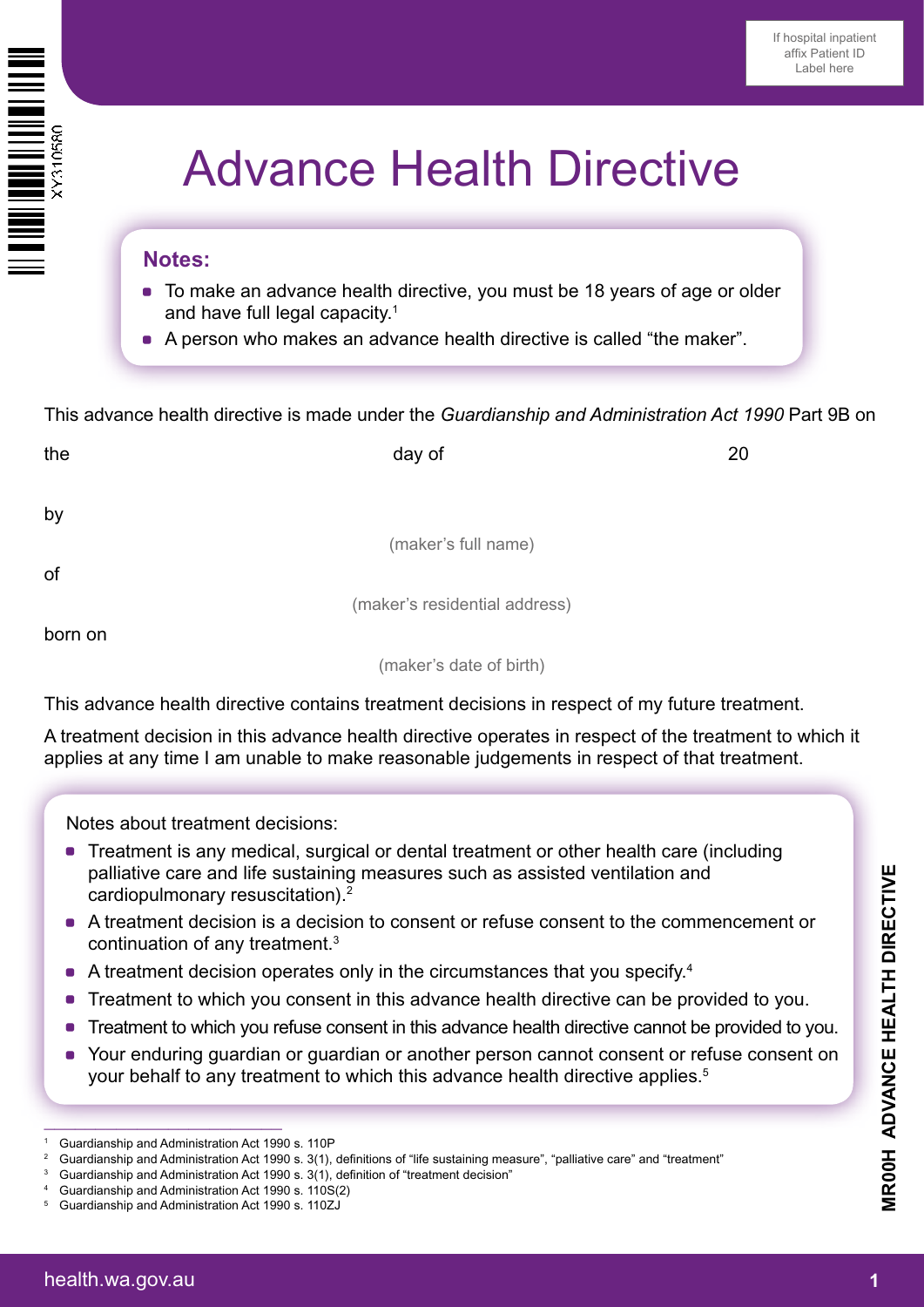# **1. Treatment decision**

In the following circumstances:

I consent/refuse consent (cross out and initial one of these) to the following treatment:

#### **2. Treatment decision**

In the following circumstances:

I consent/refuse consent (cross out and initial one of these) to the following treatment:

### **3. Treatment decision**

In the following circumstances:

I consent/refuse consent (cross out and initial one of these) to the following treatment: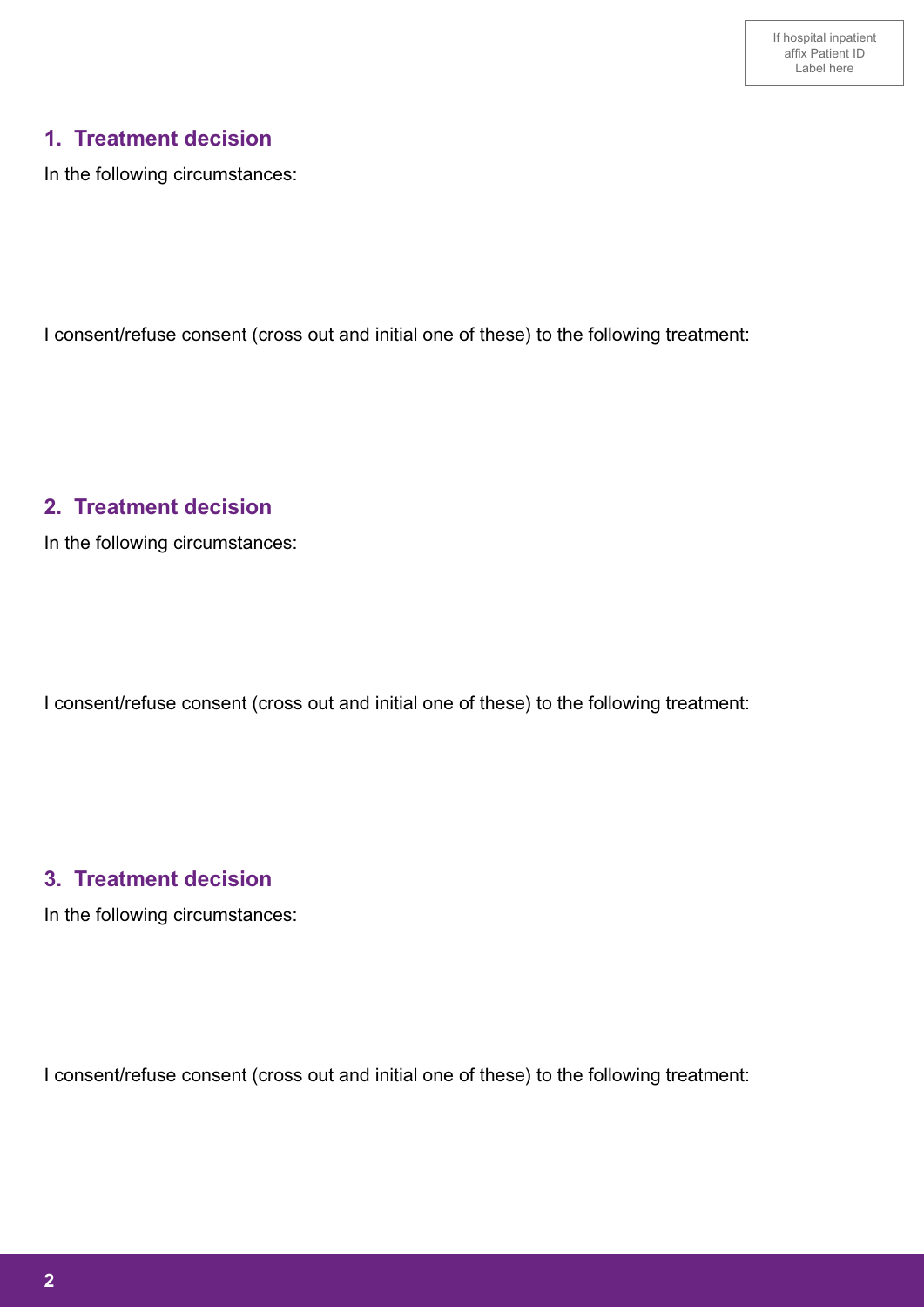Notes for maker about signing and witnessing:

- If you are physically incapable of signing this advance health directive, you can ask another person to sign for you. You must be present when the person signs for you.6
- Two (2) witnesses must be present when you sign this advance health directive or when another person signs for you.7
- Each of the witnesses must be 18 years of age or older and cannot be you or the person signing for you (if applicable).
- At least one of the witnesses must be authorised to witness statutory declarations. For a list of people who are authorised to witness statutory declarations, see the *Oaths, Affidavits and Statutory Declarations Act 2005*. 8
- The witnesses must also sign this advance health directive. Both witnesses must be present when each of them signs. You and the person signing for you (if applicable) must also be present when the witnesses sign.7

Signed by:

l

j

j

l

l

l

 $\overline{a}$ 

 $\overline{a}$ 

 $\overline{a}$ 

l

(maker's signature)

#### Witnessed by a person authorised to witness statutory declarations:

(authorised witness's signature)

(authorised witness's full name)

(authorised witness's address)

(occupation of authorised witness)

(date)

and by another person:

(other witness's signature)

(other witness's full name)

(other witness's address)

(date)

<sup>6</sup> Guardianship and Administration Act 1990 s. 110Q(1)(c)

\_\_\_\_\_\_\_\_\_\_\_\_\_\_\_\_\_\_\_\_\_\_\_

<sup>7</sup> Guardianship and Administration Act 1990 s. 110Q(1)(d) and (e) and (3)

Oaths, Affidavits and Statutory Declarations Act 2005 s.12(6) and Sch. 2